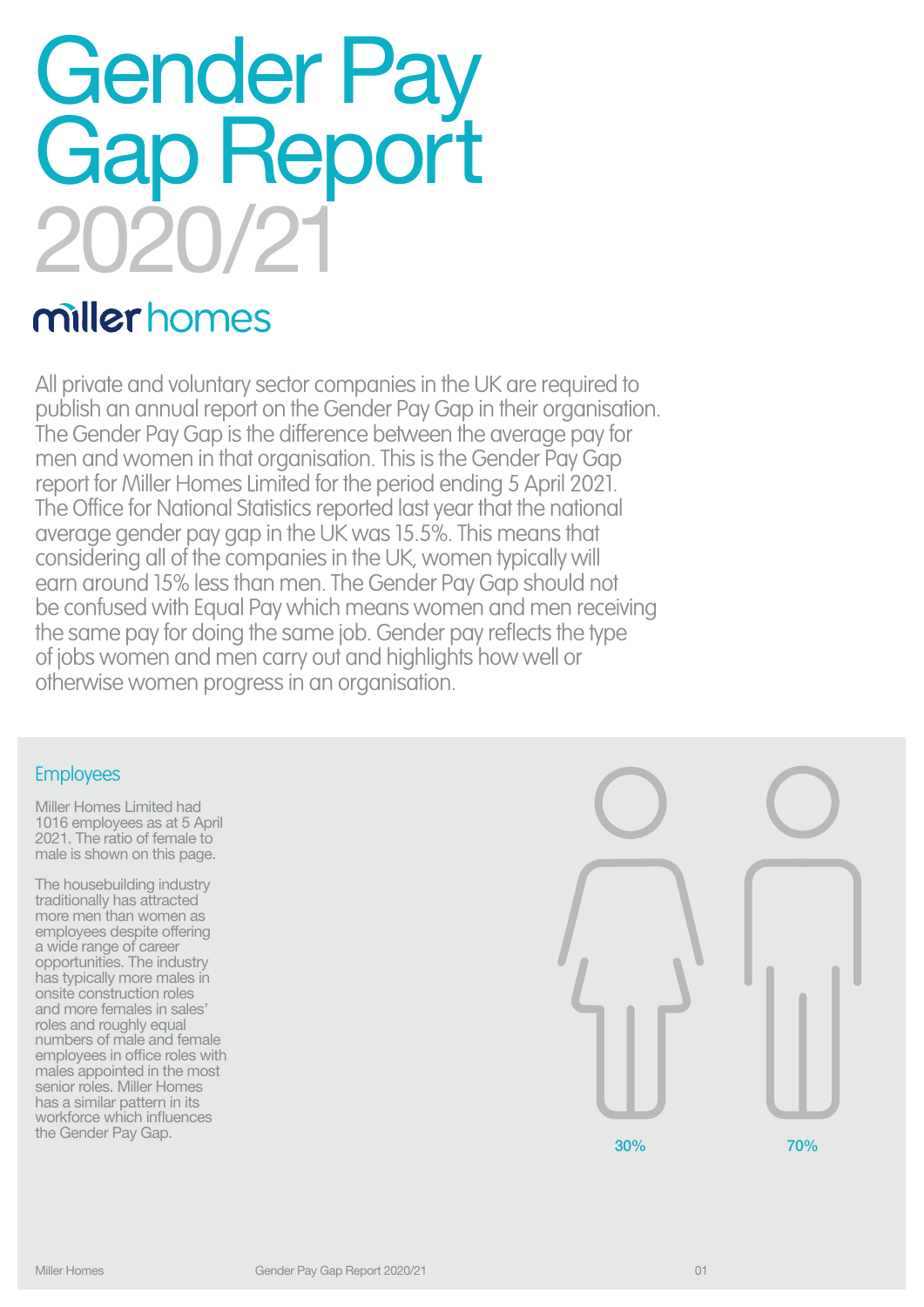# Gender Pay Gap

The Gender Pay Gap calculation reported here for Miller Homes is based on those employees who were employed by Miller Homes Limited on full pay on 5 April 2021 based on earnings received between 6 April 2020 and 5 April 2021 calculated by hourly pay. We are required to present this as a mean and median figure. The median figure is generally considered to be more reflective of the relative gap as it removes outliers from the calculation.

#### **Hourly Pay**

The Gender Pay Gap for Miller Homes is calculated as Mean 7.05% and Median -2.88%. This means that based on hourly pay, males are receiving more pay than females of 7.05% based on the mean figure but, on a median calculation, females are paid 2.88% more than males.

Miller Homes has a Gender Pay Gap which is better than last year's national average and is showing a trend of improving since reporting commenced. We believe this reflects an improvement in the pay structure for the sales' teams which are predominantly female.



Median -2.88%

#### **Hourly Pay Quartiles**

We have calculated the hourly pay for all employees in Miller Homes and then divided up the numbers of males to females and placed them in quartile pay bands which are shown in the pie charts below This means we have split employees into four equally sized quarters and calculated the number of males and females by hourly pay in each quarter.